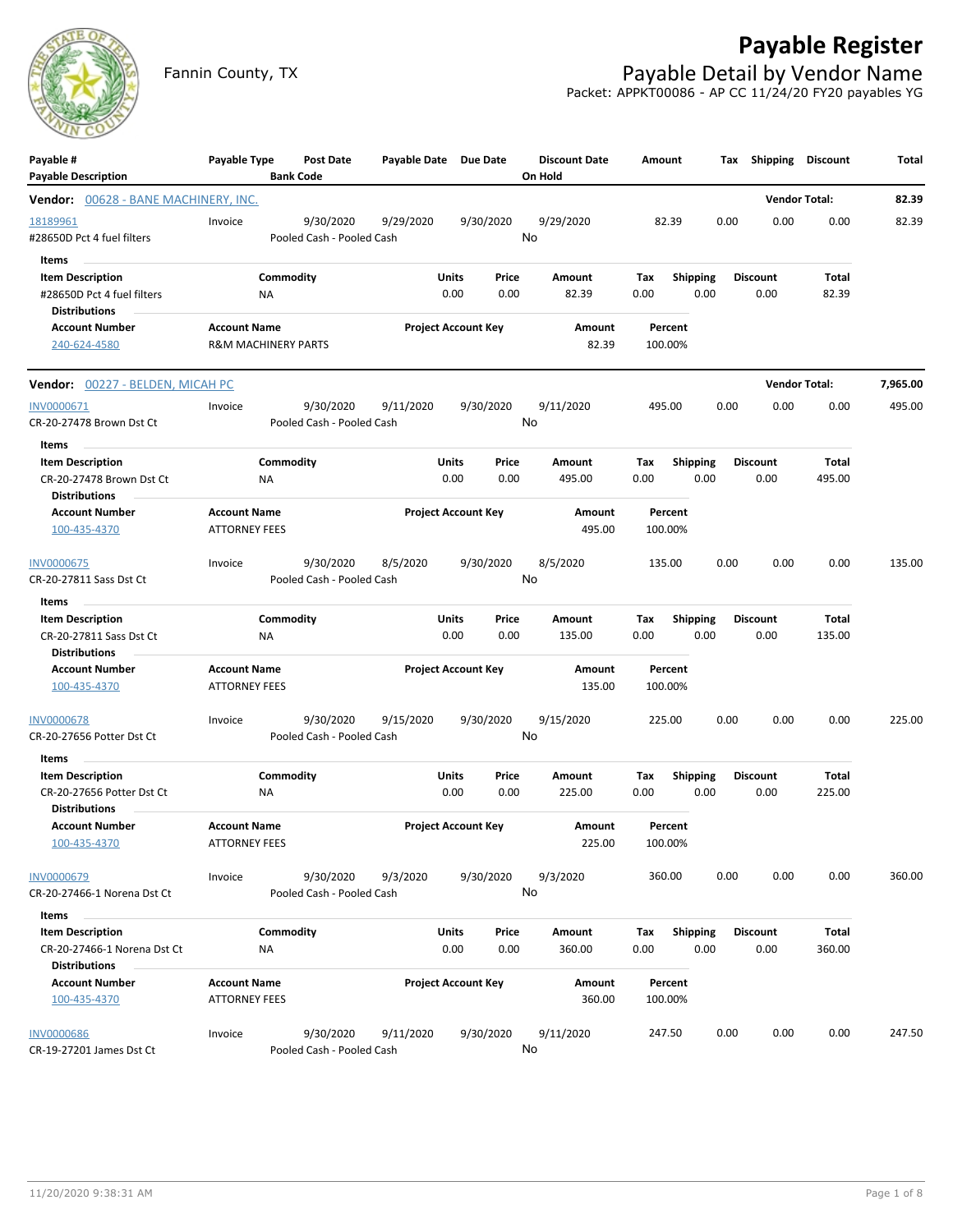**Payable Register Packet: APPKT00086 - AP CC 11/24/20 FY20 payables YG**

| Payable #                   | Payable Type         | <b>Post Date</b>          | Payable Date Due Date |                            | <b>Discount Date</b> |        | Amount  |                 |      | Tax Shipping    | <b>Discount</b> | Total  |
|-----------------------------|----------------------|---------------------------|-----------------------|----------------------------|----------------------|--------|---------|-----------------|------|-----------------|-----------------|--------|
| <b>Payable Description</b>  |                      | <b>Bank Code</b>          |                       |                            | On Hold              |        |         |                 |      |                 |                 |        |
| Items                       |                      |                           |                       |                            |                      |        |         |                 |      |                 |                 |        |
| <b>Item Description</b>     |                      | Commodity                 |                       | Units<br>Price             | Amount               | Tax    |         | <b>Shipping</b> |      | <b>Discount</b> | Total           |        |
| CR-19-27201 James Dst Ct    | ΝA                   |                           |                       | 0.00<br>0.00               | 247.50               | 0.00   |         | 0.00            |      | 0.00            | 247.50          |        |
| <b>Distributions</b>        |                      |                           |                       |                            |                      |        |         |                 |      |                 |                 |        |
| <b>Account Number</b>       | <b>Account Name</b>  |                           |                       | <b>Project Account Key</b> | Amount               |        | Percent |                 |      |                 |                 |        |
| 100-435-4370                | <b>ATTORNEY FEES</b> |                           |                       |                            |                      | 247.50 | 100.00% |                 |      |                 |                 |        |
|                             |                      |                           |                       |                            |                      |        |         |                 |      |                 |                 |        |
| <b>INV0000687</b>           | Invoice              | 9/30/2020                 | 9/15/2020             | 9/30/2020                  | 9/15/2020            |        | 472.50  |                 | 0.00 | 0.00            | 0.00            | 472.50 |
| CR-19-27032 Garrison Dst Ct |                      | Pooled Cash - Pooled Cash |                       |                            | No                   |        |         |                 |      |                 |                 |        |
| Items                       |                      |                           |                       |                            |                      |        |         |                 |      |                 |                 |        |
| <b>Item Description</b>     |                      | Commodity                 |                       | Units<br>Price             | Amount               | Tax    |         | <b>Shipping</b> |      | <b>Discount</b> | Total           |        |
| CR-19-27032 Garrison Dst Ct | NA                   |                           |                       | 0.00<br>0.00               | 472.50               | 0.00   |         | 0.00            |      | 0.00            | 472.50          |        |
| <b>Distributions</b>        |                      |                           |                       |                            |                      |        |         |                 |      |                 |                 |        |
| <b>Account Number</b>       | <b>Account Name</b>  |                           |                       | <b>Project Account Key</b> | Amount               |        | Percent |                 |      |                 |                 |        |
|                             |                      |                           |                       |                            |                      | 472.50 |         |                 |      |                 |                 |        |
| 100-435-4370                | <b>ATTORNEY FEES</b> |                           |                       |                            |                      |        | 100.00% |                 |      |                 |                 |        |
|                             |                      |                           |                       |                            |                      |        |         |                 |      |                 |                 |        |
| <b>INV0000688</b>           | Invoice              | 9/30/2020                 | 9/13/2020             | 9/30/2020                  | 9/13/2020            |        | 517.50  |                 | 0.00 | 0.00            | 0.00            | 517.50 |
| CR-20-27480 Meester Dst Ct  |                      | Pooled Cash - Pooled Cash |                       |                            | No                   |        |         |                 |      |                 |                 |        |
| Items                       |                      |                           |                       |                            |                      |        |         |                 |      |                 |                 |        |
| <b>Item Description</b>     |                      | Commodity                 |                       | Units<br>Price             | Amount               | Tax    |         | <b>Shipping</b> |      | <b>Discount</b> | Total           |        |
| CR-20-27480 Meester Dst Ct  | ΝA                   |                           |                       | 0.00<br>0.00               | 517.50               | 0.00   |         | 0.00            |      | 0.00            | 517.50          |        |
| <b>Distributions</b>        |                      |                           |                       |                            |                      |        |         |                 |      |                 |                 |        |
| <b>Account Number</b>       | <b>Account Name</b>  |                           |                       | <b>Project Account Key</b> | Amount               |        | Percent |                 |      |                 |                 |        |
| 100-435-4370                | <b>ATTORNEY FEES</b> |                           |                       |                            |                      | 517.50 | 100.00% |                 |      |                 |                 |        |
|                             |                      |                           |                       |                            |                      |        |         |                 |      |                 |                 |        |
| <b>INV0000689</b>           | Invoice              | 9/30/2020                 | 8/14/2020             | 9/30/2020                  | 8/14/2020            |        | 405.00  |                 | 0.00 | 0.00            | 0.00            | 405.00 |
| CR-17-26495 Phillips Dst Ct |                      | Pooled Cash - Pooled Cash |                       |                            | No                   |        |         |                 |      |                 |                 |        |
|                             |                      |                           |                       |                            |                      |        |         |                 |      |                 |                 |        |
| Items                       |                      |                           |                       |                            |                      |        |         |                 |      |                 |                 |        |
| <b>Item Description</b>     |                      | Commodity                 |                       | Units<br>Price             | Amount               | Tax    |         | <b>Shipping</b> |      | <b>Discount</b> | Total           |        |
| CR-17-26495 Phillips Dst Ct | <b>NA</b>            |                           |                       | 0.00<br>0.00               | 405.00               | 0.00   |         | 0.00            |      | 0.00            | 405.00          |        |
| <b>Distributions</b>        |                      |                           |                       |                            |                      |        |         |                 |      |                 |                 |        |
| <b>Account Number</b>       | <b>Account Name</b>  |                           |                       | <b>Project Account Key</b> | Amount               |        | Percent |                 |      |                 |                 |        |
| 100-435-4370                | <b>ATTORNEY FEES</b> |                           |                       |                            |                      | 405.00 | 100.00% |                 |      |                 |                 |        |
|                             |                      |                           |                       |                            |                      |        |         |                 |      |                 |                 |        |
| INV0000690                  | Invoice              | 9/30/2020                 | 9/20/2020             | 9/30/2020                  | 9/20/2020            |        | 180.00  |                 | 0.00 | 0.00            | 0.00            | 180.00 |
| CR-19-27160 Goode Dst Ct    |                      | Pooled Cash - Pooled Cash |                       |                            | No                   |        |         |                 |      |                 |                 |        |
| Items                       |                      |                           |                       |                            |                      |        |         |                 |      |                 |                 |        |
| <b>Item Description</b>     |                      | Commodity                 |                       | <b>Units</b><br>Price      | Amount               | Тах    |         | <b>Shipping</b> |      | <b>Discount</b> | Total           |        |
| CR-19-27160 Goode Dst Ct    | ΝA                   |                           |                       | 0.00<br>0.00               | 180.00               | 0.00   |         | 0.00            |      | 0.00            | 180.00          |        |
| <b>Distributions</b>        |                      |                           |                       |                            |                      |        |         |                 |      |                 |                 |        |
| <b>Account Number</b>       | <b>Account Name</b>  |                           |                       | <b>Project Account Key</b> | Amount               |        | Percent |                 |      |                 |                 |        |
| 100-435-4370                | <b>ATTORNEY FEES</b> |                           |                       |                            |                      | 180.00 | 100.00% |                 |      |                 |                 |        |
|                             |                      |                           |                       |                            |                      |        |         |                 |      |                 |                 |        |
| INV0000691                  | Invoice              | 9/30/2020                 | 9/22/2020             | 9/30/2020                  | 9/22/2020            |        | 382.50  |                 | 0.00 | 0.00            | 0.00            | 382.50 |
| CR-20-27546 Kelton Dst Ct   |                      | Pooled Cash - Pooled Cash |                       |                            | No                   |        |         |                 |      |                 |                 |        |
|                             |                      |                           |                       |                            |                      |        |         |                 |      |                 |                 |        |
| Items                       |                      |                           |                       |                            |                      |        |         |                 |      |                 |                 |        |
| <b>Item Description</b>     |                      | Commodity                 |                       | Units<br>Price             | Amount               | Tax    |         | <b>Shipping</b> |      | <b>Discount</b> | Total           |        |
| CR-20-27546 Kelton Dst Ct   | ΝA                   |                           |                       | 0.00<br>0.00               | 382.50               | 0.00   |         | 0.00            |      | 0.00            | 382.50          |        |
| <b>Distributions</b>        |                      |                           |                       |                            |                      |        |         |                 |      |                 |                 |        |
| <b>Account Number</b>       | <b>Account Name</b>  |                           |                       | <b>Project Account Key</b> | Amount               |        | Percent |                 |      |                 |                 |        |
| 100-435-4370                | <b>ATTORNEY FEES</b> |                           |                       |                            |                      | 382.50 | 100.00% |                 |      |                 |                 |        |
|                             |                      |                           |                       |                            |                      |        |         |                 |      |                 |                 |        |
| INV0000692                  | Invoice              | 9/30/2020                 | 9/17/2020             | 9/30/2020                  | 9/17/2020            |        | 787.50  |                 | 0.00 | 0.00            | 0.00            | 787.50 |
| CR-20-27537 Hairsine Dst Ct |                      | Pooled Cash - Pooled Cash |                       |                            | No                   |        |         |                 |      |                 |                 |        |
| Items                       |                      |                           |                       |                            |                      |        |         |                 |      |                 |                 |        |
|                             |                      |                           |                       |                            |                      |        |         |                 |      |                 |                 |        |
| <b>Item Description</b>     |                      | Commodity                 |                       | Units<br>Price             | Amount               | Tax    |         | <b>Shipping</b> |      | <b>Discount</b> | Total           |        |
| CR-20-27537 Hairsine Dst Ct | <b>NA</b>            |                           |                       | 0.00<br>0.00               | 787.50               | 0.00   |         | 0.00            |      | 0.00            | 787.50          |        |
| <b>Distributions</b>        |                      |                           |                       |                            |                      |        |         |                 |      |                 |                 |        |
| <b>Account Number</b>       | <b>Account Name</b>  |                           |                       | <b>Project Account Key</b> | Amount               |        | Percent |                 |      |                 |                 |        |
| 100-435-4370                | <b>ATTORNEY FEES</b> |                           |                       |                            |                      | 787.50 | 100.00% |                 |      |                 |                 |        |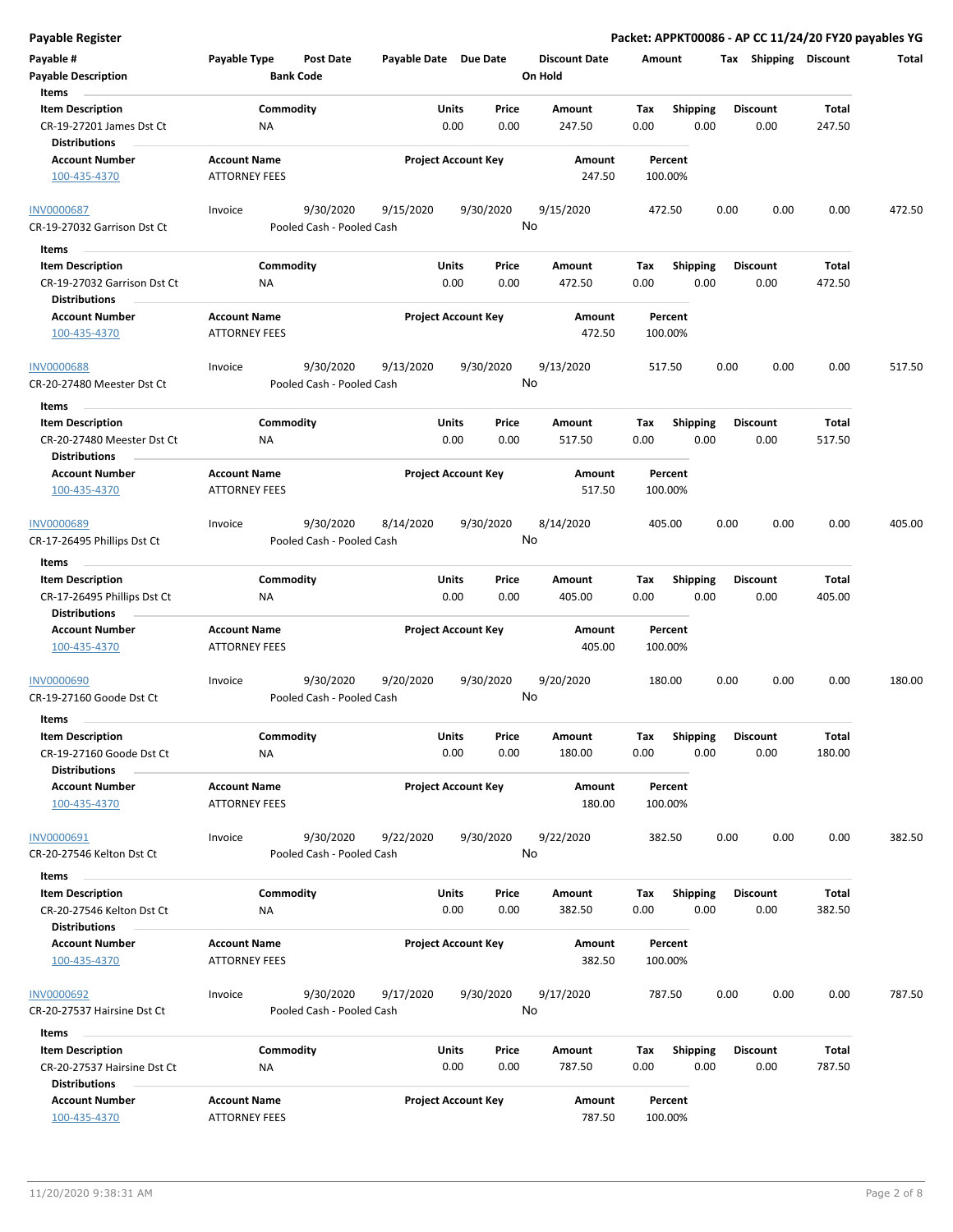| Payable Register           |                      |                  |                           |                       |                            |    |                      |        |         |                 |      |                       |        | Packet: APPKT00086 - AP CC 11/24/20 FY20 payables YG |
|----------------------------|----------------------|------------------|---------------------------|-----------------------|----------------------------|----|----------------------|--------|---------|-----------------|------|-----------------------|--------|------------------------------------------------------|
| Payable #                  | Payable Type         |                  | <b>Post Date</b>          | Payable Date Due Date |                            |    | <b>Discount Date</b> | Amount |         |                 |      | Tax Shipping Discount |        | Total                                                |
| <b>Payable Description</b> |                      | <b>Bank Code</b> |                           |                       |                            |    | On Hold              |        |         |                 |      |                       |        |                                                      |
| <b>INV0000693</b>          | Invoice              |                  | 9/30/2020                 | 9/16/2020             | 9/30/2020                  |    | 9/16/2020            |        | 450.00  |                 | 0.00 | 0.00                  | 0.00   | 450.00                                               |
| CR-19-77128 Bryant Dst Ct  |                      |                  | Pooled Cash - Pooled Cash |                       |                            | No |                      |        |         |                 |      |                       |        |                                                      |
| <b>Items</b>               |                      |                  |                           |                       |                            |    |                      |        |         |                 |      |                       |        |                                                      |
| <b>Item Description</b>    |                      | Commodity        |                           |                       | Units<br>Price             |    | Amount               | Tax    |         | <b>Shipping</b> |      | <b>Discount</b>       | Total  |                                                      |
| CR-19-77128 Bryant Dst Ct  |                      | ΝA               |                           |                       | 0.00<br>0.00               |    | 450.00               | 0.00   |         | 0.00            |      | 0.00                  | 450.00 |                                                      |
| <b>Distributions</b>       |                      |                  |                           |                       |                            |    |                      |        |         |                 |      |                       |        |                                                      |
| <b>Account Number</b>      | <b>Account Name</b>  |                  |                           |                       | <b>Project Account Key</b> |    | Amount               |        | Percent |                 |      |                       |        |                                                      |
| 100-435-4370               | <b>ATTORNEY FEES</b> |                  |                           |                       |                            |    | 450.00               |        | 100.00% |                 |      |                       |        |                                                      |
| <b>INV0000694</b>          | Invoice              |                  | 9/30/2020                 | 8/27/2020             | 9/30/2020                  |    | 8/27/2020            |        | 630.00  |                 | 0.00 | 0.00                  | 0.00   | 630.00                                               |
| CR-20-27336 Ervin Dst Ct   |                      |                  | Pooled Cash - Pooled Cash |                       |                            | No |                      |        |         |                 |      |                       |        |                                                      |
| Items                      |                      |                  |                           |                       |                            |    |                      |        |         |                 |      |                       |        |                                                      |
| <b>Item Description</b>    |                      | Commodity        |                           |                       | Units<br>Price             |    | Amount               | Tax    |         | <b>Shipping</b> |      | <b>Discount</b>       | Total  |                                                      |
| CR-20-27336 Ervin Dst Ct   |                      | <b>NA</b>        |                           |                       | 0.00<br>0.00               |    | 630.00               | 0.00   |         | 0.00            |      | 0.00                  | 630.00 |                                                      |
| <b>Distributions</b>       |                      |                  |                           |                       |                            |    |                      |        |         |                 |      |                       |        |                                                      |
| <b>Account Number</b>      | <b>Account Name</b>  |                  |                           |                       | <b>Project Account Key</b> |    | Amount               |        | Percent |                 |      |                       |        |                                                      |
| 100-435-4370               | <b>ATTORNEY FEES</b> |                  |                           |                       |                            |    | 630.00               |        | 100.00% |                 |      |                       |        |                                                      |
| <b>INV0000705</b>          | Invoice              |                  | 9/30/2020                 | 9/15/2020             | 9/30/2020                  |    | 9/15/2020            |        | 945.00  |                 | 0.00 | 0.00                  | 0.00   | 945.00                                               |
| CR-13-24844 Powell Dst Ct  |                      |                  | Pooled Cash - Pooled Cash |                       |                            | No |                      |        |         |                 |      |                       |        |                                                      |
|                            |                      |                  |                           |                       |                            |    |                      |        |         |                 |      |                       |        |                                                      |
| Items                      |                      |                  |                           |                       |                            |    |                      |        |         |                 |      |                       |        |                                                      |
| <b>Item Description</b>    |                      | Commodity        |                           |                       | Units<br>Price             |    | Amount               | Tax    |         | <b>Shipping</b> |      | <b>Discount</b>       | Total  |                                                      |
| CR-13-24844 Powell Dst Ct  |                      | ΝA               |                           |                       | 0.00<br>0.00               |    | 945.00               | 0.00   |         | 0.00            |      | 0.00                  | 945.00 |                                                      |
| <b>Distributions</b>       |                      |                  |                           |                       |                            |    |                      |        |         |                 |      |                       |        |                                                      |
| <b>Account Number</b>      | <b>Account Name</b>  |                  |                           |                       | <b>Project Account Key</b> |    | Amount               |        | Percent |                 |      |                       |        |                                                      |
| 100-435-4370               | <b>ATTORNEY FEES</b> |                  |                           |                       |                            |    | 945.00               |        | 100.00% |                 |      |                       |        |                                                      |
| <b>INV0000706</b>          | Invoice              |                  | 9/30/2020                 | 9/21/2020             | 9/30/2020                  |    | 9/21/2020            |        | 270.00  |                 | 0.00 | 0.00                  | 0.00   | 270.00                                               |
| CR-20-27584 Hill Dst Ct    |                      |                  | Pooled Cash - Pooled Cash |                       |                            | No |                      |        |         |                 |      |                       |        |                                                      |
| Items                      |                      |                  |                           |                       |                            |    |                      |        |         |                 |      |                       |        |                                                      |
| <b>Item Description</b>    |                      | Commodity        |                           |                       | Units<br>Price             |    | Amount               | Tax    |         | <b>Shipping</b> |      | <b>Discount</b>       | Total  |                                                      |
| CR-20-27584 Hill Dst Ct    |                      |                  |                           |                       | 0.00<br>0.00               |    | 270.00               | 0.00   |         | 0.00            |      | 0.00                  | 270.00 |                                                      |
| <b>Distributions</b>       |                      | ΝA               |                           |                       |                            |    |                      |        |         |                 |      |                       |        |                                                      |
|                            | <b>Account Name</b>  |                  |                           |                       | <b>Project Account Key</b> |    |                      |        | Percent |                 |      |                       |        |                                                      |
| <b>Account Number</b>      |                      |                  |                           |                       |                            |    | Amount               |        |         |                 |      |                       |        |                                                      |
| 100-435-4370               | <b>ATTORNEY FEES</b> |                  |                           |                       |                            |    | 270.00               |        | 100.00% |                 |      |                       |        |                                                      |
| <b>INV0000707</b>          | Invoice              |                  | 9/30/2020                 | 8/13/2020             | 9/30/2020                  |    | 8/13/2020            |        | 247.50  |                 | 0.00 | 0.00                  | 0.00   | 247.50                                               |
| CR-16-26087 Wegley Dst Ct  |                      |                  | Pooled Cash - Pooled Cash |                       |                            | No |                      |        |         |                 |      |                       |        |                                                      |
| Items                      |                      |                  |                           |                       |                            |    |                      |        |         |                 |      |                       |        |                                                      |
| <b>Item Description</b>    |                      | Commodity        |                           |                       | Units<br>Price             |    | Amount               | Tax    |         | Shipping        |      | Discount              | Total  |                                                      |
| CR-16-26087 Wegley Dst Ct  |                      | <b>NA</b>        |                           |                       | 0.00<br>0.00               |    | 247.50               | 0.00   |         | 0.00            |      | 0.00                  | 247.50 |                                                      |
| <b>Distributions</b>       |                      |                  |                           |                       |                            |    |                      |        |         |                 |      |                       |        |                                                      |
| <b>Account Number</b>      | <b>Account Name</b>  |                  |                           |                       | <b>Project Account Key</b> |    | Amount               |        | Percent |                 |      |                       |        |                                                      |
| 100-435-4370               | <b>ATTORNEY FEES</b> |                  |                           |                       |                            |    | 247.50               |        | 100.00% |                 |      |                       |        |                                                      |
|                            |                      |                  |                           |                       |                            |    |                      |        |         |                 |      |                       |        |                                                      |
| INV0000710                 | Invoice              |                  | 9/30/2020                 | 2/7/2020              | 9/30/2020                  |    | 2/7/2020             |        | 270.00  |                 | 0.00 | 0.00                  | 0.00   | 270.00                                               |
| Thomas Dst Ct              |                      |                  | Pooled Cash - Pooled Cash |                       |                            | No |                      |        |         |                 |      |                       |        |                                                      |
| Items                      |                      |                  |                           |                       |                            |    |                      |        |         |                 |      |                       |        |                                                      |
| <b>Item Description</b>    |                      | Commodity        |                           |                       | Units<br>Price             |    | Amount               | Tax    |         | <b>Shipping</b> |      | <b>Discount</b>       | Total  |                                                      |
| Thomas Dst Ct              |                      | ΝA               |                           |                       | 0.00<br>0.00               |    | 270.00               | 0.00   |         | 0.00            |      | 0.00                  | 270.00 |                                                      |
| <b>Distributions</b>       |                      |                  |                           |                       |                            |    |                      |        |         |                 |      |                       |        |                                                      |
| <b>Account Number</b>      | <b>Account Name</b>  |                  |                           |                       | <b>Project Account Key</b> |    | Amount               |        | Percent |                 |      |                       |        |                                                      |
| 100-435-4370               | <b>ATTORNEY FEES</b> |                  |                           |                       |                            |    | 270.00               |        | 100.00% |                 |      |                       |        |                                                      |
|                            |                      |                  |                           |                       |                            |    |                      |        |         |                 |      |                       |        |                                                      |
| INV0000711                 | Invoice              |                  | 9/30/2020                 | 9/17/2020             | 9/30/2020                  |    | 9/17/2020            |        | 450.00  |                 | 0.00 | 0.00                  | 0.00   | 450.00                                               |
| CR-20-27381 Bennett Dst Ct |                      |                  | Pooled Cash - Pooled Cash |                       |                            |    | No                   |        |         |                 |      |                       |        |                                                      |
|                            |                      |                  |                           |                       |                            |    |                      |        |         |                 |      |                       |        |                                                      |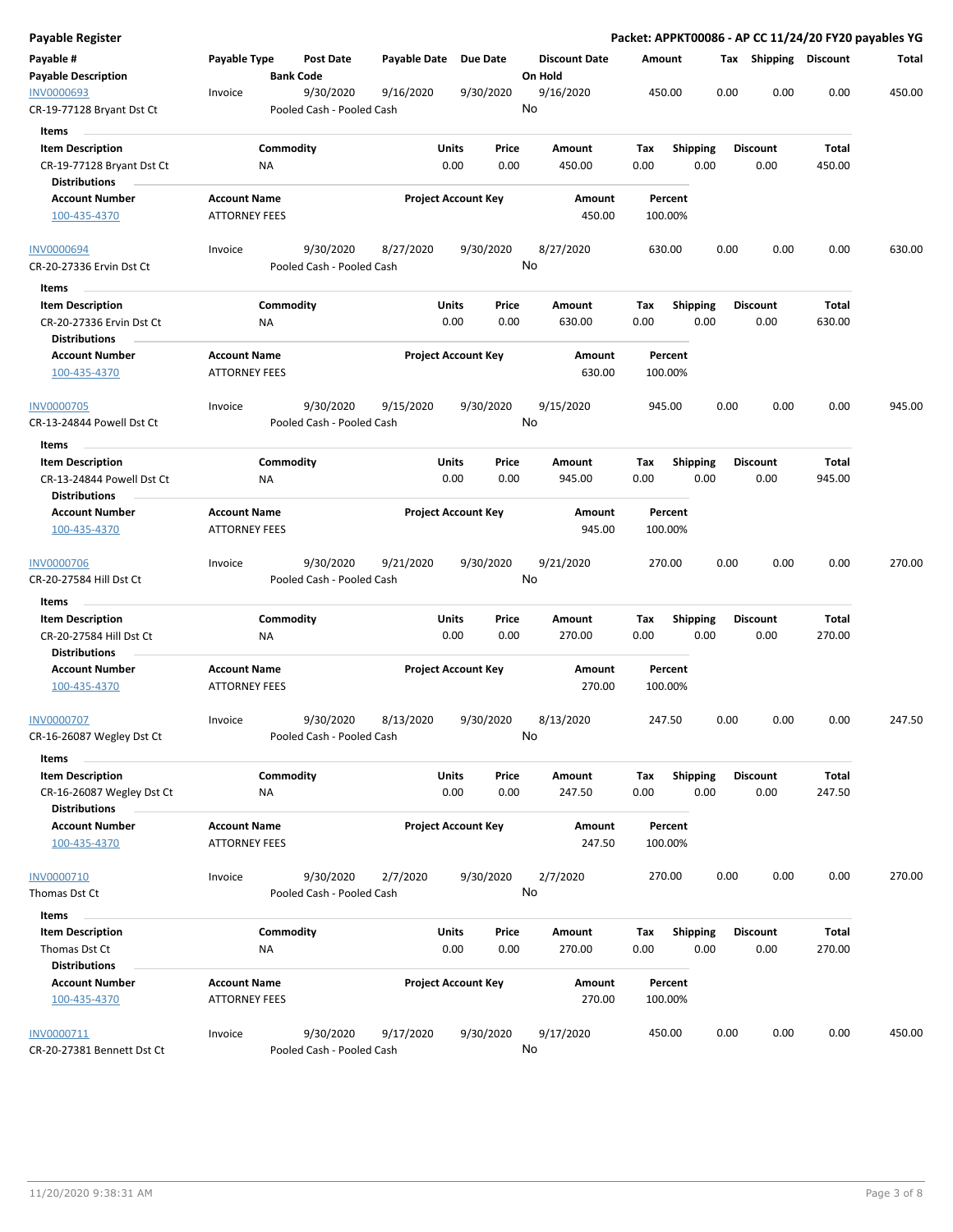**Payable Register Packet: APPKT00086 - AP CC 11/24/20 FY20 payables YG**

| Payable #                                           | Payable Type                                    | <b>Post Date</b>          | Payable Date Due Date |                            |               | <b>Discount Date</b> | Amount             |                  | Tax  | Shipping                | <b>Discount</b>      | Total    |
|-----------------------------------------------------|-------------------------------------------------|---------------------------|-----------------------|----------------------------|---------------|----------------------|--------------------|------------------|------|-------------------------|----------------------|----------|
| <b>Payable Description</b>                          |                                                 | <b>Bank Code</b>          |                       |                            |               | On Hold              |                    |                  |      |                         |                      |          |
| Items                                               |                                                 |                           |                       |                            |               |                      |                    |                  |      |                         |                      |          |
| <b>Item Description</b>                             |                                                 | Commodity                 |                       | Units                      | Price         | Amount               | Tax                | <b>Shipping</b>  |      | <b>Discount</b>         | <b>Total</b>         |          |
| CR-20-27381 Bennett Dst Ct<br><b>Distributions</b>  | <b>NA</b>                                       |                           |                       | 0.00                       | 0.00          | 450.00               | 0.00               | 0.00             |      | 0.00                    | 450.00               |          |
| <b>Account Number</b>                               | <b>Account Name</b>                             |                           |                       | <b>Project Account Key</b> |               | Amount               | Percent            |                  |      |                         |                      |          |
| 100-435-4370                                        | <b>ATTORNEY FEES</b>                            |                           |                       |                            |               | 450.00               | 100.00%            |                  |      |                         |                      |          |
| INV0000712                                          | Invoice                                         | 9/30/2020                 | 9/28/2020             |                            | 9/30/2020     | 9/28/2020            | 90.00              |                  | 0.00 | 0.00                    | 0.00                 | 90.00    |
| Hass Dst Ct                                         |                                                 | Pooled Cash - Pooled Cash |                       |                            |               | No                   |                    |                  |      |                         |                      |          |
| Items                                               |                                                 |                           |                       |                            |               |                      |                    |                  |      |                         |                      |          |
| <b>Item Description</b>                             |                                                 | Commodity                 |                       | Units                      | Price         | Amount               | Tax                | <b>Shipping</b>  |      | <b>Discount</b>         | Total                |          |
| Hass Dst Ct                                         | NA                                              |                           |                       | 0.00                       | 0.00          | 90.00                | 0.00               | 0.00             |      | 0.00                    | 90.00                |          |
| <b>Distributions</b>                                |                                                 |                           |                       |                            |               |                      |                    |                  |      |                         |                      |          |
| <b>Account Number</b>                               | <b>Account Name</b>                             |                           |                       | <b>Project Account Key</b> |               | Amount               | Percent            |                  |      |                         |                      |          |
| 100-435-4370                                        | <b>ATTORNEY FEES</b>                            |                           |                       |                            |               | 90.00                | 100.00%            |                  |      |                         |                      |          |
| INV0000713                                          | Invoice                                         | 9/30/2020                 | 8/4/2020              |                            | 9/30/2020     | 8/4/2020             | 67.50              |                  | 0.00 | 0.00                    | 0.00                 | 67.50    |
| Beck Dst Ct                                         |                                                 | Pooled Cash - Pooled Cash |                       |                            |               | No                   |                    |                  |      |                         |                      |          |
| Items                                               |                                                 |                           |                       |                            |               |                      |                    |                  |      |                         |                      |          |
| <b>Item Description</b>                             |                                                 | Commodity                 |                       | Units                      | Price         | <b>Amount</b>        | Tax                | <b>Shipping</b>  |      | <b>Discount</b>         | Total                |          |
| Beck Dst Ct<br><b>Distributions</b>                 | NA                                              |                           |                       | 0.00                       | 0.00          | 67.50                | 0.00               | 0.00             |      | 0.00                    | 67.50                |          |
| <b>Account Number</b>                               | <b>Account Name</b>                             |                           |                       | <b>Project Account Key</b> |               | Amount               | Percent            |                  |      |                         |                      |          |
| 100-435-4370                                        | <b>ATTORNEY FEES</b>                            |                           |                       |                            |               | 67.50                | 100.00%            |                  |      |                         |                      |          |
| INV0000717                                          | Invoice                                         | 9/30/2020                 | 7/30/2020             |                            | 9/30/2020     | 7/30/2020            | 337.50             |                  | 0.00 | 0.00                    | 0.00                 | 337.50   |
| CR-20-27465 Mathies Dst Ct                          |                                                 | Pooled Cash - Pooled Cash |                       |                            |               | No                   |                    |                  |      |                         |                      |          |
| Items                                               |                                                 |                           |                       |                            |               |                      |                    |                  |      |                         |                      |          |
| <b>Item Description</b>                             |                                                 | Commodity                 |                       | Units                      | Price         | Amount               | Tax                | <b>Shipping</b>  |      | <b>Discount</b>         | Total                |          |
| CR-20-27465 Mathies Dst Ct<br><b>Distributions</b>  | <b>NA</b>                                       |                           |                       | 0.00                       | 0.00          | 337.50               | 0.00               | 0.00             |      | 0.00                    | 337.50               |          |
| <b>Account Number</b>                               | <b>Account Name</b>                             |                           |                       | <b>Project Account Key</b> |               | Amount               | Percent            |                  |      |                         |                      |          |
| 100-435-4370                                        | <b>ATTORNEY FEES</b>                            |                           |                       |                            |               | 337.50               | 100.00%            |                  |      |                         |                      |          |
| Vendor: 00443 - BORSERINE LAW                       |                                                 |                           |                       |                            |               |                      |                    |                  |      |                         | <b>Vendor Total:</b> | 1,330.00 |
| <b>INV0000696</b>                                   | Invoice                                         | 9/30/2020                 | 9/30/2020             |                            | 9/30/2020     | 9/30/2020            | 1,330.00           |                  | 0.00 | 0.00                    | 0.00                 | 1,330.00 |
| FA-20-44560 Dunning Dst Ct<br>Items                 |                                                 | Pooled Cash - Pooled Cash |                       |                            |               | No                   |                    |                  |      |                         |                      |          |
| <b>Item Description</b>                             |                                                 | Commodity                 |                       | Units                      | Price         | Amount               | Tax                | Shipping         |      | <b>Discount</b>         | Total                |          |
| FA-20-44560 Dunning Dst Ct                          | ΝA                                              |                           |                       | 0.00                       | 0.00          | 1,330.00             | 0.00               | 0.00             |      | 0.00                    | 1,330.00             |          |
| <b>Distributions</b>                                |                                                 |                           |                       |                            |               |                      |                    |                  |      |                         |                      |          |
| <b>Account Number</b><br>100-435-4360               | <b>Account Name</b><br>ATTORNEY FEES- CPS CASES |                           |                       | <b>Project Account Key</b> |               | Amount<br>1,330.00   | Percent<br>100.00% |                  |      |                         |                      |          |
| Vendor: 00725 - BRANNAN, QUIENCY SMITH              |                                                 |                           |                       |                            |               |                      |                    |                  |      |                         | <b>Vendor Total:</b> | 328.00   |
| <b>INV0000677</b>                                   | Invoice                                         | 9/30/2020                 | 8/26/2020             |                            | 9/30/2020     | 8/26/2020            | 328.00             |                  | 0.00 | 0.00                    | 0.00                 | 328.00   |
| CR-19-27190 Piper Dst Ct                            |                                                 | Pooled Cash - Pooled Cash |                       |                            |               | No                   |                    |                  |      |                         |                      |          |
| Items                                               |                                                 |                           |                       |                            |               |                      |                    |                  |      |                         |                      |          |
| <b>Item Description</b><br>CR-19-27190 Piper Dst Ct | ΝA                                              | Commodity                 |                       | Units<br>0.00              | Price<br>0.00 | Amount<br>328.00     | Tax<br>0.00        | Shipping<br>0.00 |      | <b>Discount</b><br>0.00 | Total<br>328.00      |          |
| <b>Distributions</b>                                |                                                 |                           |                       |                            |               |                      |                    |                  |      |                         |                      |          |
| <b>Account Number</b><br>100-435-4370               | <b>Account Name</b><br><b>ATTORNEY FEES</b>     |                           |                       | <b>Project Account Key</b> |               | Amount<br>328.00     | Percent<br>100.00% |                  |      |                         |                      |          |
| Vendor: 00449 - BRESE-LEBRON LAW, PLLC              |                                                 |                           |                       |                            |               |                      |                    |                  |      |                         | <b>Vendor Total:</b> | 603.50   |
| <b>INV0000672</b>                                   | Invoice                                         | 9/30/2020                 | 9/30/2020             |                            | 9/30/2020     | 9/30/2020            | 442.00             |                  | 0.00 | 0.00                    | 0.00                 | 442.00   |
| FA-20-44838 Taylor Dst Ct                           |                                                 | Pooled Cash - Pooled Cash |                       |                            |               | No                   |                    |                  |      |                         |                      |          |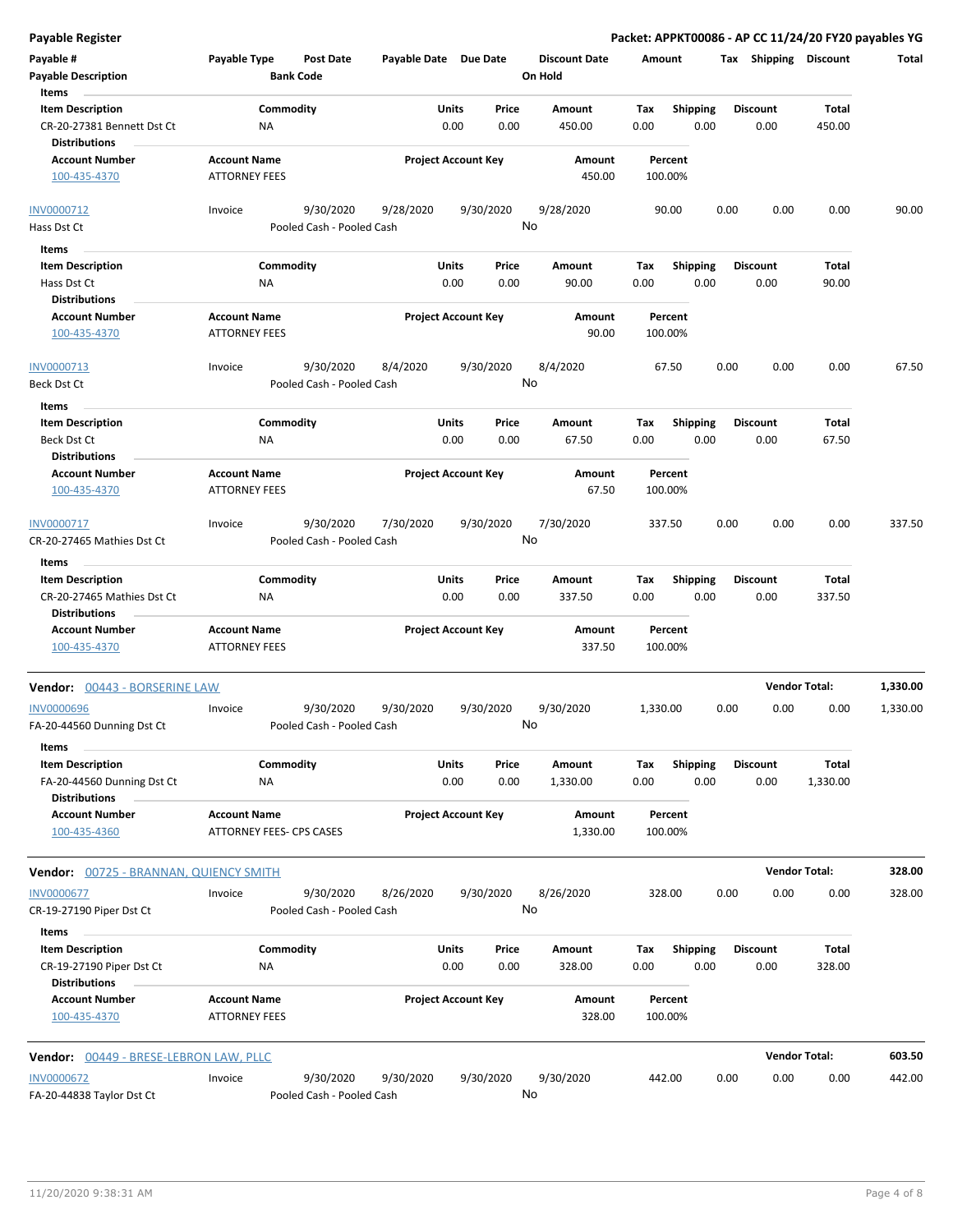| <b>Payable Register</b>                                                     |                                             |                                |           |                            |      |               |                      |             |                         |      |                         | Packet: APPKT00086 - AP CC 11/24/20 FY20 payables YG |        |
|-----------------------------------------------------------------------------|---------------------------------------------|--------------------------------|-----------|----------------------------|------|---------------|----------------------|-------------|-------------------------|------|-------------------------|------------------------------------------------------|--------|
| Payable #                                                                   | <b>Payable Type</b>                         | <b>Post Date</b>               |           | Payable Date Due Date      |      |               | <b>Discount Date</b> | Amount      |                         |      | Tax Shipping Discount   |                                                      | Total  |
| <b>Payable Description</b>                                                  |                                             | <b>Bank Code</b>               |           |                            |      |               | On Hold              |             |                         |      |                         |                                                      |        |
| Items                                                                       |                                             |                                |           |                            |      |               |                      |             |                         |      |                         |                                                      |        |
| <b>Item Description</b>                                                     |                                             | Commodity                      |           | Units                      |      | Price         | <b>Amount</b>        | Tax         | <b>Shipping</b>         |      | <b>Discount</b>         | Total                                                |        |
| FA-20-44838 Taylor Dst Ct<br><b>Distributions</b>                           |                                             | ΝA                             |           |                            | 0.00 | 0.00          | 442.00               | 0.00        | 0.00                    |      | 0.00                    | 442.00                                               |        |
| <b>Account Number</b>                                                       | <b>Account Name</b>                         |                                |           | <b>Project Account Key</b> |      |               | Amount               |             | Percent                 |      |                         |                                                      |        |
| 100-435-4360                                                                |                                             | ATTORNEY FEES- CPS CASES       |           |                            |      |               | 442.00               |             | 100.00%                 |      |                         |                                                      |        |
| <b>INV0000727</b>                                                           | Invoice                                     | 9/30/2020                      | 9/30/2020 |                            |      | 9/30/2020     | 9/30/2020            |             | 161.50                  | 0.00 | 0.00                    | 0.00                                                 | 161.50 |
| CR-18-26536 Daniels Dst Ct                                                  |                                             | Pooled Cash - Pooled Cash      |           |                            |      |               | No                   |             |                         |      |                         |                                                      |        |
| ltems                                                                       |                                             |                                |           |                            |      |               |                      |             |                         |      |                         |                                                      |        |
| <b>Item Description</b>                                                     |                                             | Commodity                      |           | Units                      |      | Price         | Amount               | Tax         | <b>Shipping</b>         |      | <b>Discount</b>         | Total                                                |        |
| CR-18-26536 Daniels Dst Ct                                                  |                                             | ΝA                             |           |                            | 0.00 | 0.00          | 161.50               | 0.00        | 0.00                    |      | 0.00                    | 161.50                                               |        |
| <b>Distributions</b>                                                        |                                             |                                |           |                            |      |               |                      |             |                         |      |                         |                                                      |        |
| <b>Account Number</b><br>100-435-4370                                       | <b>Account Name</b><br><b>ATTORNEY FEES</b> |                                |           | <b>Project Account Key</b> |      |               | Amount<br>161.50     |             | Percent<br>100.00%      |      |                         |                                                      |        |
| Vendor: 00548 - DAILEY, JEFFREY                                             |                                             |                                |           |                            |      |               |                      |             |                         |      |                         | <b>Vendor Total:</b>                                 | 266.00 |
| <b>INV0000697</b>                                                           | Invoice                                     | 9/30/2020                      | 9/30/2020 |                            |      | 9/30/2020     | 9/30/2020            |             | 266.00                  | 0.00 | 0.00                    | 0.00                                                 | 266.00 |
| CR-20-27331 Darby Dst Ct                                                    |                                             | Pooled Cash - Pooled Cash      |           |                            |      |               | No                   |             |                         |      |                         |                                                      |        |
| Items                                                                       |                                             |                                |           |                            |      |               |                      |             |                         |      |                         |                                                      |        |
| <b>Item Description</b><br>CR-20-27331 Darby Dst Ct<br><b>Distributions</b> |                                             | Commodity<br>NA                |           | Units                      | 0.00 | Price<br>0.00 | Amount<br>266.00     | Tax<br>0.00 | <b>Shipping</b><br>0.00 |      | <b>Discount</b><br>0.00 | Total<br>266.00                                      |        |
| <b>Account Number</b>                                                       | <b>Account Name</b>                         |                                |           | <b>Project Account Key</b> |      |               | Amount               |             | Percent                 |      |                         |                                                      |        |
| 100-435-4370                                                                | <b>ATTORNEY FEES</b>                        |                                |           |                            |      |               | 266.00               |             | 100.00%                 |      |                         |                                                      |        |
| <b>Vendor: 00136 - FANNIN COUNTY CHILDREN'S CENTER</b>                      |                                             |                                |           |                            |      |               |                      |             |                         |      |                         | <b>Vendor Total:</b>                                 | 705.72 |
| <b>INV0000702</b>                                                           | Invoice                                     | 9/30/2020                      | 9/30/2020 |                            |      | 9/30/2020     | 9/30/2020            |             | 705.72                  | 0.00 | 0.00                    | 0.00                                                 | 705.72 |
| 2019-2020 Family Protection fee                                             |                                             | Pooled Cash - Pooled Cash      |           |                            |      |               | No                   |             |                         |      |                         |                                                      |        |
| Items                                                                       |                                             |                                |           |                            |      |               |                      |             |                         |      |                         |                                                      |        |
| <b>Item Description</b>                                                     |                                             | Commodity                      |           | Units                      |      | Price         | Amount               | Tax         | <b>Shipping</b>         |      | <b>Discount</b>         | Total                                                |        |
| 2019-2020 Family Protection fee<br><b>Distributions</b>                     |                                             | ΝA                             |           |                            | 0.00 | 0.00          | 705.72               | 0.00        | 0.00                    |      | 0.00                    | 705.72                                               |        |
| <b>Account Number</b>                                                       | <b>Account Name</b>                         |                                |           | <b>Project Account Key</b> |      |               | Amount               |             | Percent                 |      |                         |                                                      |        |
| 100-409-4890                                                                |                                             | <b>COURT COSTS/ARREST FEES</b> |           |                            |      |               | 705.72               |             | 100.00%                 |      |                         |                                                      |        |
| Vendor: 00130 - FANNIN COUNTY CPS                                           |                                             |                                |           |                            |      |               |                      |             |                         |      |                         | <b>Vendor Total:</b>                                 | 705.72 |
| <b>INV0000703</b>                                                           | Invoice                                     | 9/30/2020                      | 9/30/2020 |                            |      | 9/30/2020     | 9/30/2020            |             | 705.72                  | 0.00 | 0.00                    | 0.00                                                 | 705.72 |
| 2019-2020 Family Protection fee                                             |                                             | Pooled Cash - Pooled Cash      |           |                            |      |               | No                   |             |                         |      |                         |                                                      |        |
| Items                                                                       |                                             |                                |           |                            |      |               |                      |             |                         |      |                         |                                                      |        |
| <b>Item Description</b><br>2019-2020 Family Protection fee                  |                                             | Commodity<br>ΝA                |           | Units                      | 0.00 | Price<br>0.00 | Amount<br>705.72     | Тах<br>0.00 | <b>Shipping</b><br>0.00 |      | <b>Discount</b><br>0.00 | <b>Total</b><br>705.72                               |        |
| <b>Distributions</b>                                                        |                                             |                                |           |                            |      |               |                      |             |                         |      |                         |                                                      |        |
| <b>Account Number</b><br>100-409-4890                                       | <b>Account Name</b>                         | <b>COURT COSTS/ARREST FEES</b> |           | <b>Project Account Key</b> |      |               | Amount<br>705.72     |             | Percent<br>100.00%      |      |                         |                                                      |        |
| Vendor: 00132 - FANNIN COUNTY CRISIS CENTER                                 |                                             |                                |           |                            |      |               |                      |             |                         |      |                         | <b>Vendor Total:</b>                                 | 705.72 |
| <b>INV0000704</b>                                                           | Invoice                                     | 9/30/2020                      | 9/30/2020 |                            |      | 9/30/2020     | 9/30/2020            |             | 705.72                  | 0.00 | 0.00                    | 0.00                                                 | 705.72 |
| 2019-2020 Family Protection fee                                             |                                             | Pooled Cash - Pooled Cash      |           |                            |      |               | No                   |             |                         |      |                         |                                                      |        |
| Items                                                                       |                                             |                                |           |                            |      |               |                      |             |                         |      |                         |                                                      |        |
| <b>Item Description</b><br>2019-2020 Family Protection fee                  |                                             | Commodity<br>ΝA                |           | Units                      | 0.00 | Price<br>0.00 | Amount<br>705.72     | Tax<br>0.00 | <b>Shipping</b><br>0.00 |      | <b>Discount</b><br>0.00 | <b>Total</b><br>705.72                               |        |
| <b>Distributions</b><br><b>Account Number</b><br>100-409-4890               | <b>Account Name</b>                         | COURT COSTS/ARREST FEES        |           | <b>Project Account Key</b> |      |               | Amount<br>705.72     |             | Percent<br>100.00%      |      |                         |                                                      |        |

**Vendor:** VEN02164 - Philip R. Taft, PsyD. & Associates PLLC **Vendor Total: 2,437.50**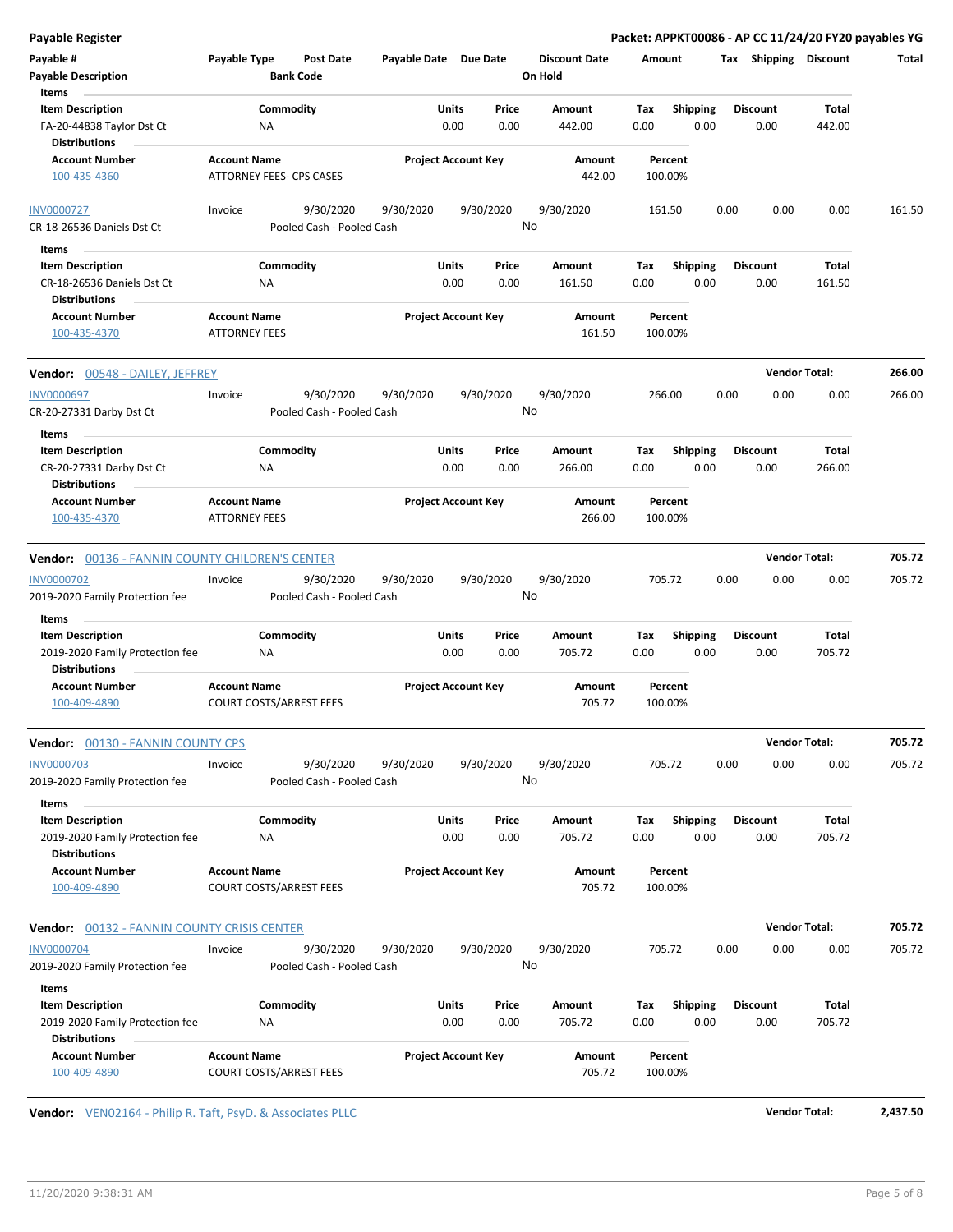| <b>Payable Register</b>                                                |                                          |                                 |                                        |                       |                            |               |         |                      |             |                    |      |                         | Packet: APPKT00086 - AP CC 11/24/20 FY20 payables YG |          |
|------------------------------------------------------------------------|------------------------------------------|---------------------------------|----------------------------------------|-----------------------|----------------------------|---------------|---------|----------------------|-------------|--------------------|------|-------------------------|------------------------------------------------------|----------|
| Payable #<br><b>Payable Description</b>                                | Payable Type                             | <b>Bank Code</b>                | <b>Post Date</b>                       | Payable Date Due Date |                            |               | On Hold | <b>Discount Date</b> | Amount      |                    |      | Tax Shipping Discount   |                                                      | Total    |
| 3660<br>Client #01848 Parsons evaluation                               | Invoice                                  |                                 | 9/30/2020<br>Pooled Cash - Pooled Cash | 8/26/2020             |                            | 9/30/2020     | No      | 8/26/2020            | 2,437.50    |                    |      | 0.00<br>0.00            | 0.00                                                 | 2,437.50 |
| Items<br><b>Item Description</b><br>Client #01848 Parsons evaluation   |                                          | Commodity<br>ΝA                 |                                        |                       | <b>Units</b><br>0.00       | Price<br>0.00 |         | Amount<br>2,437.50   | Tax<br>0.00 | <b>Shipping</b>    | 0.00 | <b>Discount</b><br>0.00 | Total<br>2,437.50                                    |          |
| <b>Distributions</b>                                                   |                                          |                                 |                                        |                       |                            |               |         |                      |             |                    |      |                         |                                                      |          |
| <b>Account Number</b><br>100-435-4420                                  | <b>Account Name</b>                      | OTHER PROFESSIONAL SERV.        |                                        |                       | <b>Project Account Key</b> |               |         | Amount<br>2,437.50   |             | Percent<br>100.00% |      |                         |                                                      |          |
| Vendor: 00569 - SIXTH COURT OF APPEALS                                 |                                          |                                 |                                        |                       |                            |               |         |                      |             |                    |      |                         | <b>Vendor Total:</b>                                 | 665.23   |
| INV0000701<br>Ju.ly-Aug 2020 Appeals fees                              | Invoice                                  |                                 | 9/30/2020<br>Pooled Cash - Pooled Cash | 9/30/2020             |                            | 9/30/2020     | No      | 9/30/2020            | 665.23      |                    |      | 0.00<br>0.00            | 0.00                                                 | 665.23   |
| Items<br><b>Item Description</b>                                       |                                          | Commodity                       |                                        |                       | Units                      | Price         |         | Amount               | Tax         |                    |      | <b>Discount</b>         | Total                                                |          |
| Ju.ly-Aug 2020 Appeals fees<br><b>Distributions</b>                    |                                          | ΝA                              |                                        |                       | 0.00                       | 0.00          |         | 665.23               | 0.00        | <b>Shipping</b>    | 0.00 | 0.00                    | 665.23                                               |          |
| <b>Account Number</b><br>100-409-4920                                  | <b>Account Name</b>                      | <b>6TH COURT OF APPEALS FEE</b> |                                        |                       | <b>Project Account Key</b> |               |         | Amount<br>665.23     |             | Percent<br>100.00% |      |                         |                                                      |          |
| Vendor: 00302 - THOMAS, GRACE J. LCDC                                  |                                          |                                 |                                        |                       |                            |               |         |                      |             |                    |      |                         | <b>Vendor Total:</b>                                 | 250.00   |
| 329<br>Musser ct testimony                                             | Invoice                                  |                                 | 9/30/2020<br>Pooled Cash - Pooled Cash | 8/4/2020              |                            | 9/30/2020     | No      | 8/4/2020             |             | 250.00             |      | 0.00<br>0.00            | 0.00                                                 | 250.00   |
| Items                                                                  |                                          |                                 |                                        |                       |                            |               |         |                      |             |                    |      |                         |                                                      |          |
| <b>Item Description</b><br>Musser ct testimony<br><b>Distributions</b> |                                          | Commodity<br><b>NA</b>          |                                        |                       | Units<br>0.00              | Price<br>0.00 |         | Amount<br>250.00     | Tax<br>0.00 | <b>Shipping</b>    | 0.00 | <b>Discount</b><br>0.00 | Total<br>250.00                                      |          |
| <b>Account Number</b><br>100-435-4420                                  | <b>Account Name</b>                      | OTHER PROFESSIONAL SERV.        |                                        |                       | <b>Project Account Key</b> |               |         | Amount<br>250.00     |             | Percent<br>100.00% |      |                         |                                                      |          |
| Vendor: 00310 - TYLER TECHNOLOGIES, INC.                               |                                          |                                 |                                        |                       |                            |               |         |                      |             |                    |      |                         | <b>Vendor Total:</b>                                 | 585.00   |
| 130-17222<br>Const#3 bar code scanner<br>Items                         | Invoice                                  |                                 | 9/30/2020<br>Pooled Cash - Pooled Cash | 9/30/2020             |                            | 9/30/2020     | No      | 9/30/2020            |             | 585.00             |      | 0.00<br>0.00            | 0.00                                                 | 585.00   |
| <b>Item Description</b>                                                |                                          | Commodity                       |                                        |                       | Units                      | Price         |         | Amount               | Tax         | <b>Shipping</b>    |      | <b>Discount</b>         | Total                                                |          |
| Const#3 bar code scanner<br><b>Distributions</b>                       |                                          | ΝA                              |                                        |                       | 0.00                       | 0.00          |         | 585.00               | 0.00        |                    | 0.00 | 0.00                    | 585.00                                               |          |
| <b>Account Number</b><br>100-553-5740                                  | <b>Account Name</b><br><b>TECHNOLOGY</b> |                                 |                                        |                       | <b>Project Account Key</b> |               |         | Amount<br>585.00     |             | Percent<br>100.00% |      |                         |                                                      |          |
| Vendor: 00521 - UPRIGHT INDUSTRIAL GROUP, INC                          |                                          |                                 |                                        |                       |                            |               |         |                      |             |                    |      |                         | <b>Vendor Total:</b>                                 | 2,450.00 |
| 2923                                                                   | Invoice                                  |                                 | 9/30/2020                              | 9/16/2020             |                            | 9/30/2020     |         | 9/16/2020            | 2,450.00    |                    |      | 0.00<br>0.00            | 0.00                                                 | 2,450.00 |
| Scaffolding rent 8/20-9/16/20                                          |                                          |                                 | Pooled Cash - Pooled Cash              |                       |                            |               | No      |                      |             |                    |      |                         |                                                      |          |
| Items                                                                  |                                          |                                 |                                        |                       |                            |               |         |                      |             |                    |      |                         |                                                      |          |
| <b>Item Description</b><br>Scaffolding rent 8/20-9/16/20               |                                          | Commodity<br>ΝA                 |                                        |                       | <b>Units</b><br>0.00       | Price<br>0.00 |         | Amount<br>2,450.00   | Tax<br>0.00 | <b>Shipping</b>    | 0.00 | <b>Discount</b><br>0.00 | Total<br>2,450.00                                    |          |
| <b>Distributions</b><br><b>Account Number</b><br>680-668-1650          | <b>Account Name</b><br>CONSTRUCTION      |                                 |                                        |                       | <b>Project Account Key</b> |               |         | Amount<br>2,450.00   |             | Percent<br>100.00% |      |                         |                                                      |          |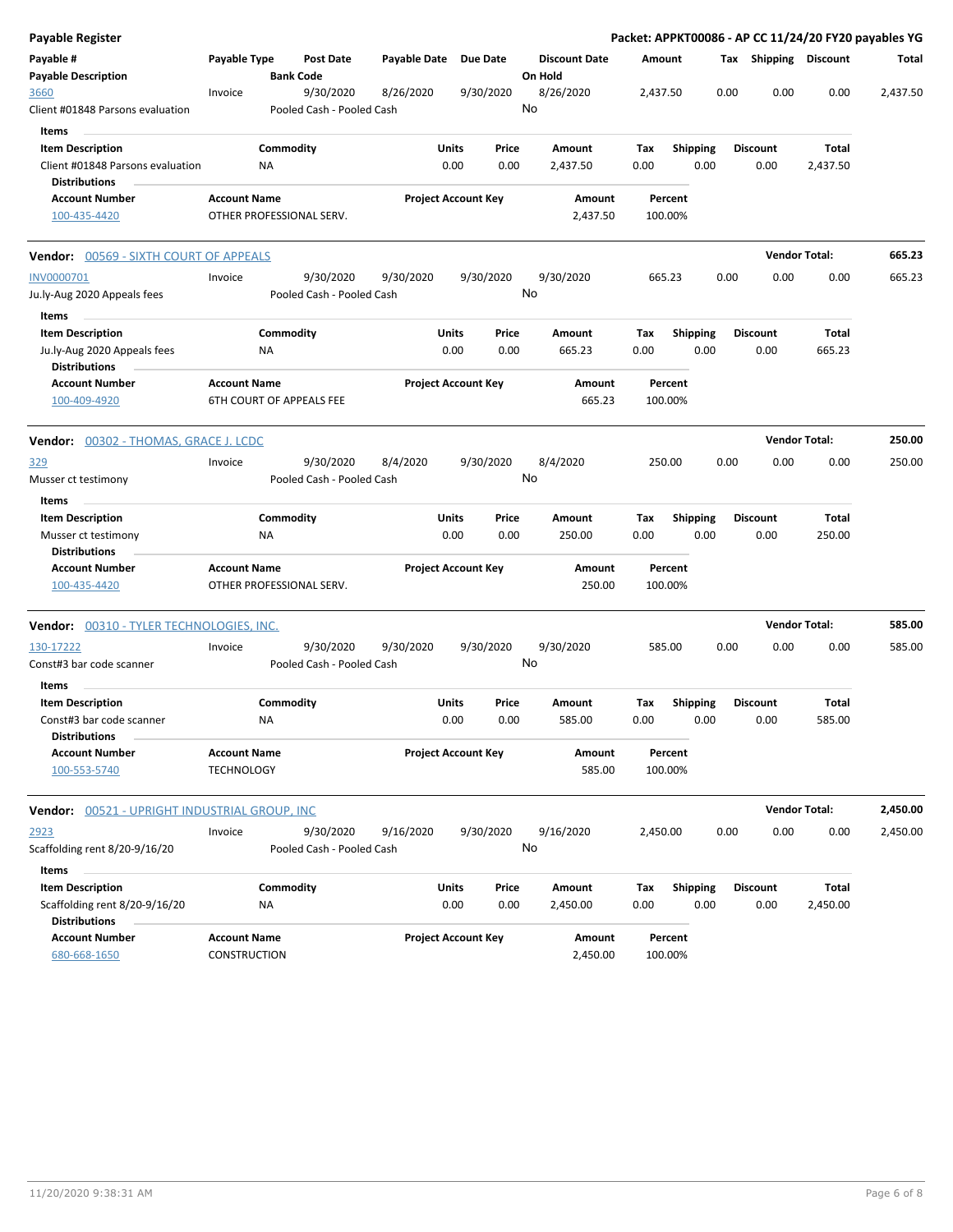## Payable Summary

| Type    | Count               | Gross     | Tax  | Shipping | <b>Discount</b> | Total     | <b>Manual Payment</b> | <b>Balance</b> |
|---------|---------------------|-----------|------|----------|-----------------|-----------|-----------------------|----------------|
| Invoice | 35                  | 19.079.78 | 0.00 | 0.00     | 0.00            | 19.079.78 | 0.00                  | 19,079.78      |
|         | <b>Grand Total:</b> | 19,079.78 | 0.00 | 0.00     | 0.00            | 19.079.78 | 0.00                  | 19,079.78      |